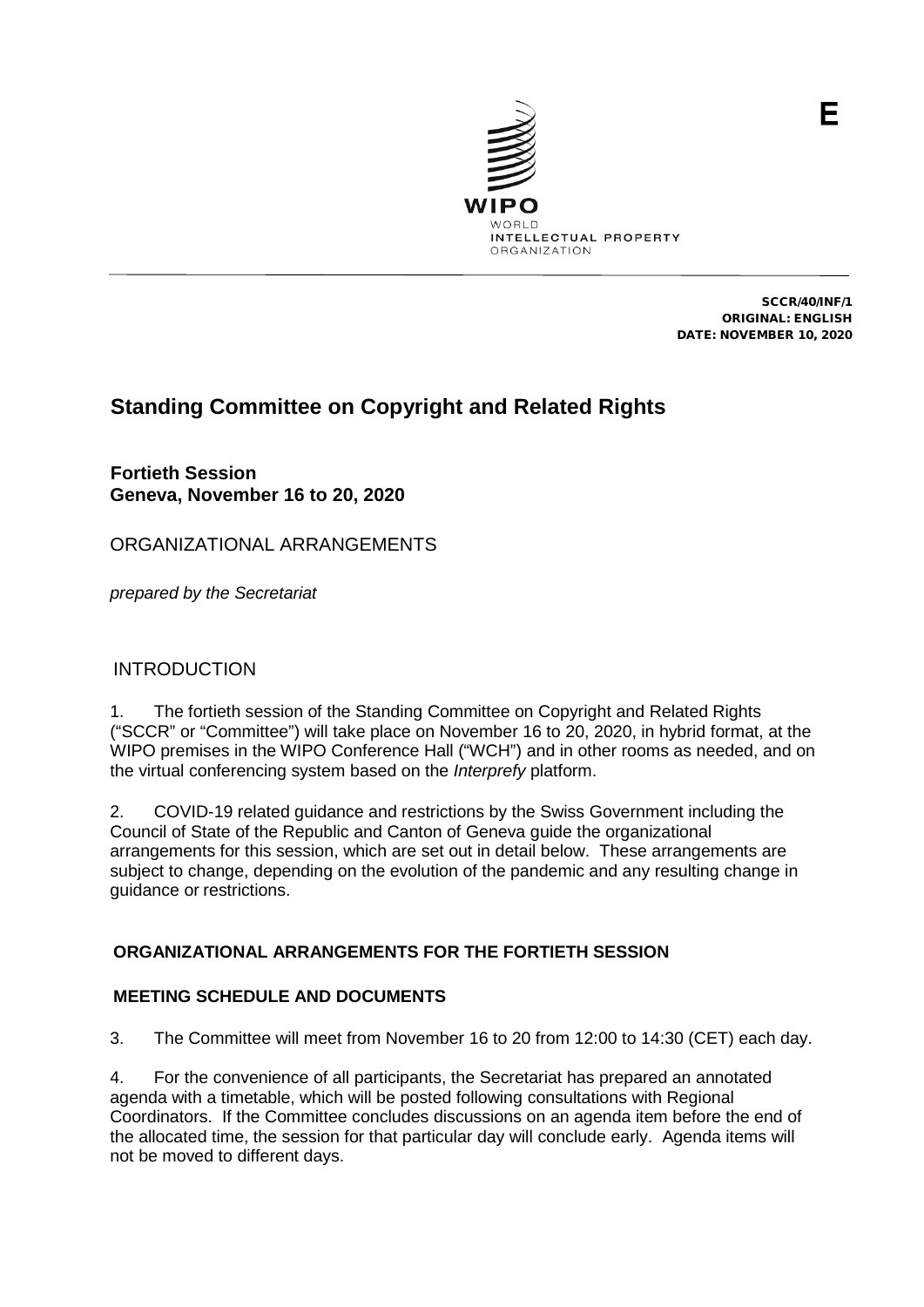5. The meeting documents for the session and other related documents are available at the following address: [https://www.wipo.int/meetings/en/details.jsp?meeting\\_id=56053.](https://www.wipo.int/meetings/en/details.jsp?meeting_id=56053)

6. For questions concerning the session, please contact the Secretariat at [copyright.mail@wipo.int.](mailto:copyright.mail@wipo.int)

#### **ATTENDANCE OF PARTICIPANTS**

#### ON-SITE DELEGATES

7. While physical attendance at WIPO intergovernmental meetings is still permitted, the latest guidance issued by the Council of State of the Republic and the Canton of Geneva imposes tight limits on the number of delegates who may be seated in any meeting room. For this reason, one seat in the WIPO Conference Hall ("WCH") will be allocated to each Regional Group Coordinator, who may designate someone else to use the seat. Following the maximum occupancy guidance, any other delegates wishing to participate in the SCCR on the WIPO premises will be seated in other WIPO conference rooms, and will use the Interprefy platform in order to request the floor and to make interventions.

8. Any delegates other than the Regional Coordinators (or their designates) who wish to attend on-site are requested to bring a laptop and headset in order to be able to connect on Interprefy. Delegates without a laptop would be seated by WIPO Conference Services in an ancillary area equipped with computers for individual use.

9. The WCH and other conference rooms will be cleaned every evening. Delegates must not leave personal belongings in the WCH and other conference rooms at the end of each day.

10. Each on-site delegate must proceed to the registration desk on the first day of on-site attendance for conference badge arrangements.

11. Each on-site delegate will receive a personalized badge to access WIPO premises. The registration desk is located in the WIPO Access Center at 34 Chemin des Colombettes (north side of the WIPO AB Building; tel: +41 22 338 7942).

12. On-site delegates are requested to report any lost badge to the WIPO reception desk immediately.

13. All delegates, including Geneva-based delegates, are required to complete the online registration form, regardless of whether attending on-site or remotely.

14. WIPO has reinforced its Medical Unit, which is available to assist on-site delegates. On-site delegates will also find that all recommended health and safety measures are in place. The health and safety of delegates is a priority.

15. Following recommendations by the UN medical directors network, delegates andWIPO staff present on the WIPO campus must wear masks at all times, except when seated in the New Building cafeteria or when taking the floor to make an intervention. They must also follow all other health and safety guidelines. Masks are available in the Access Center upon request.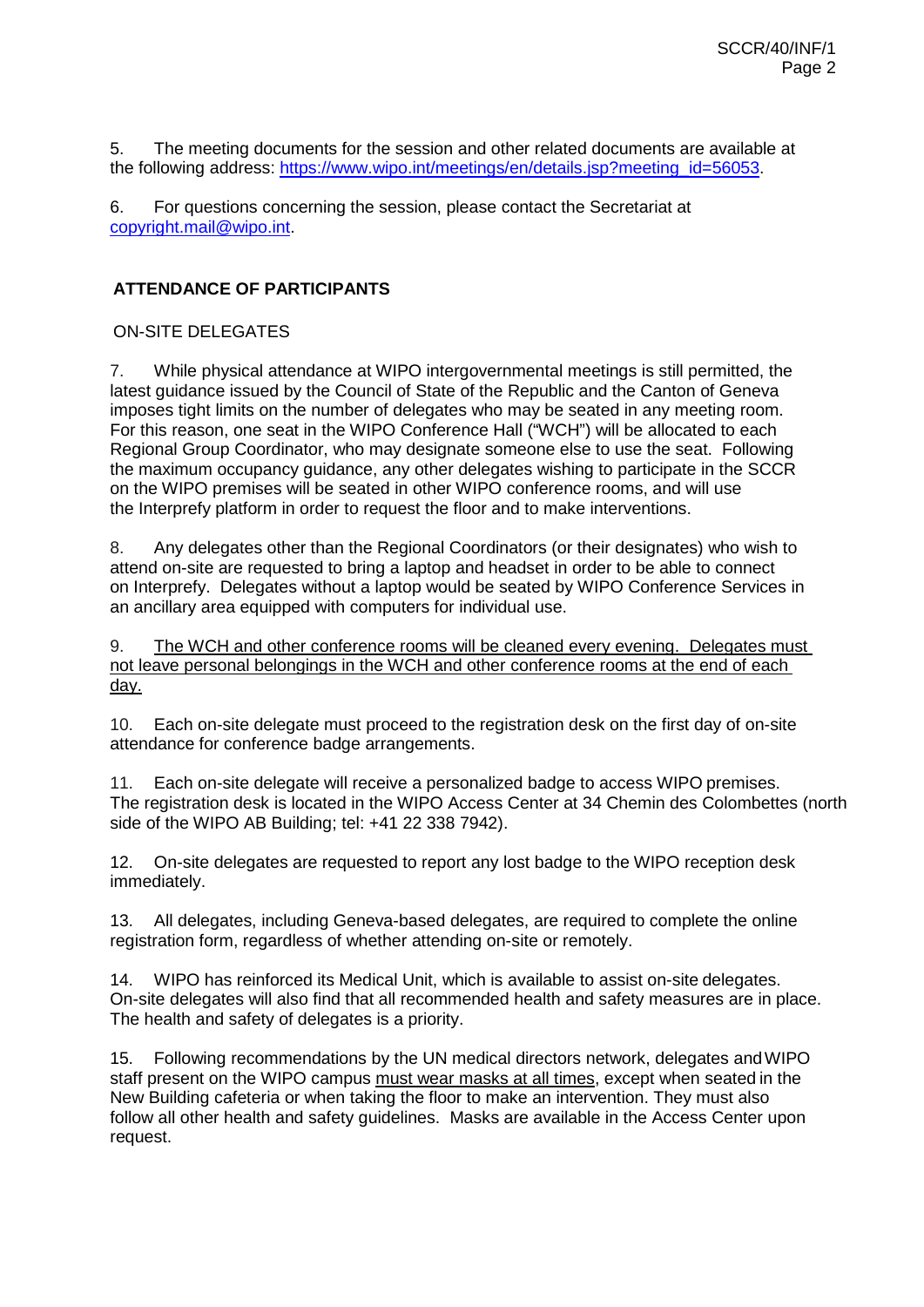16. The New Building cafeteria will be open to on-site delegates from 12:00 to 15:00 with some distancing and capacity restrictions. Coffee and vending machines are available on the 13<sup>th</sup> floor of the WIPO AB Building.

17. The WCH document distribution counter is closed and there will be no paper distribution of documents.

### REMOTE PARTICIPANTS

18. Interprefy is the online multilingual platform for remote participation in WIPO meetings. Interpretation will be available in all six UN languages. An Interprefy user-quide for WIPO delegates, together with additional information, is available in six languages on the [WIPO](https://www.wipo.int/meetings/en/virtual_meetings/index.html)  <u>[Virtual and](https://www.wipo.int/meetings/en/virtual_meetings/index.html) [Hybrid Meetings](https://www.wipo.int/meetings/en/virtual_meetings/index.html)</u> webpage<sup>[1](#page-2-0)</sup>.

19. Prior to the session, participants who have registered for remote participation will receive additional guidance and an invitation to a brief pre-meeting mini-coaching and connectivity test session with an Interprefy technical assistant. All remote participants are strongly encouraged to attend this connectivity test session which will help identify and address any potential technical issues in advance of the meeting.

20. Remote participants who experience any technical issues during the session should contact the technical support team via the "moderator-chat" session (private chat) on the Interprefy platform. An Interprefy help-line telephone number will also be provided to remote participants with the joining instructions.

#### WEBCASTING

21. Participants who do not plan to take the floor may follow the live [webcasting](https://www.wipo.int/webcasting/en/) of the session. This is the simplest way to follow the proceedings because it is easy to access and does not require a pre-meeting authentication, training or connectivity testing process. Webcasting is available in all six UN languages. The official List of Participants of the session will only include the names of delegates who registered for the meeting.

## **CONDUCT OF THE MEETING**

#### REQUESTS FOR THE FLOOR

22. The Chair will announce how he will manage proceedings and the order in which he will invite the different categories of speakers to request the floor. The speaking order will follow the usual practice, that is:

- (a) Members
- (b) IGOs
- (c) Observers

23. Those delegates who are present in the WCH must use the microphone system to request and take the floor as usual.

24. Delegates participating via Interprefy must click the raise-hand icon in Interprefy to request the floor, as shown in the Interprefy user-quide for delegates.

<span id="page-2-0"></span> <sup>1</sup> [https://www.wipo.int/meetings/en/virtual\\_meetings/index.html](https://www.wipo.int/meetings/en/virtual_meetings/index.html)